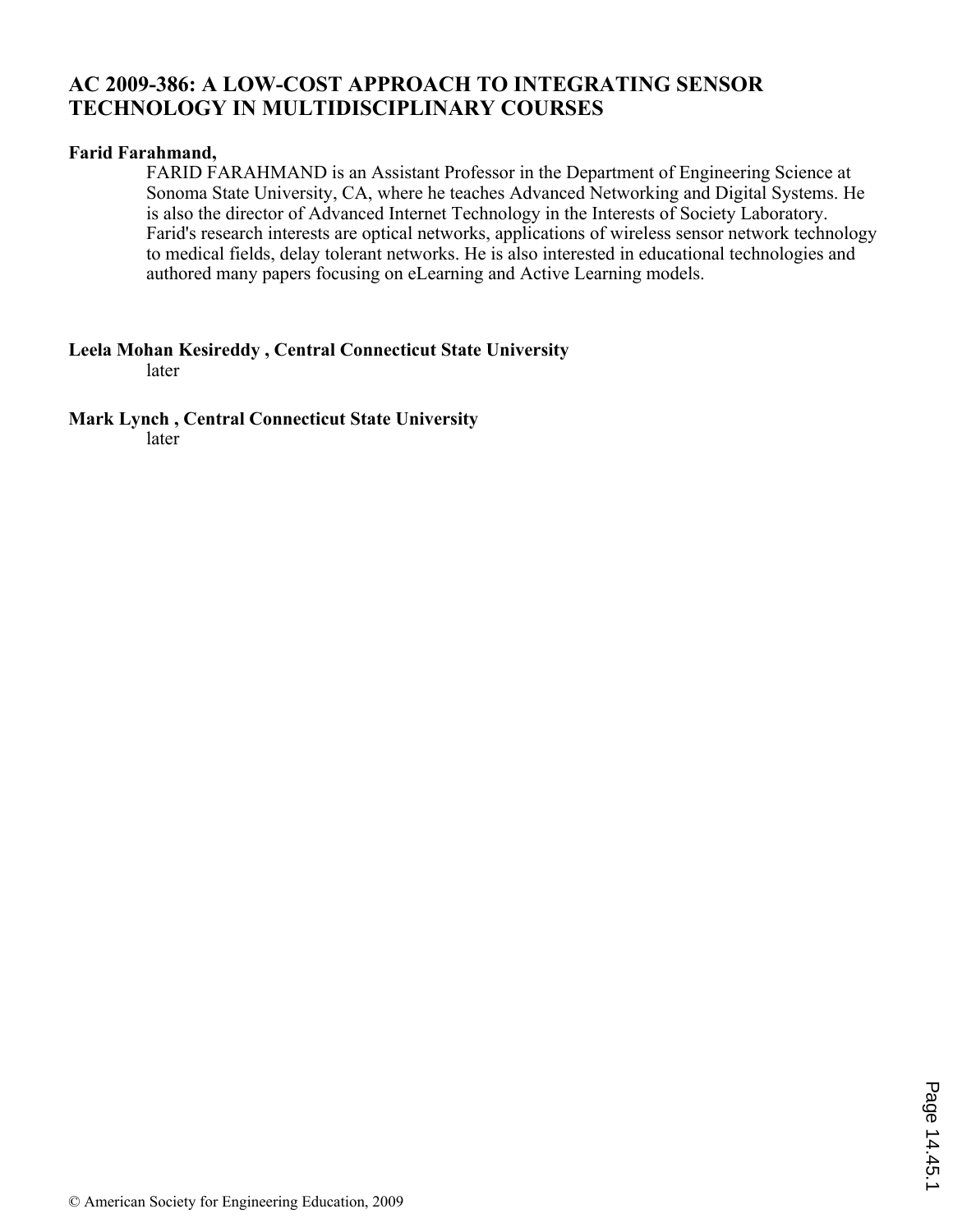# **A Low-Cost Approach to Integrate Sensor Technology in Multidisciplinary Courses**

### **1. Introduction**

Sensor technologies have received tremendous attention from both academic and industry fields. Unfortunately, high costs of laboratory equipments and spacing have prohibited many Engineering and Technology programs to offer courses in sensors, sensor networks, and related topics. Consequently, graduates from these programs often lack thorough understanding of sensor technologies and networks and their hardware/software design issues. As a result, these students will be in disadvantageous position in the current competitive job market.

In this project we introduce an introductory multi-disciplinary-based laboratory experiment, which provides basic theoretical knowledge about various types of sensing devices. The laboratory experiment and related lectures are primarily for students enrolled in different undergraduate science (biology, physics, bio molecular, etc.), engineering, and technology courses possibly with limited background in electronics. The proposed experiment can be utilized as an add-on component to courses with laboratory activities covering physical computing, instrumentations, computer-based measurement technology, or related topics. In addition, programs such as inter-disciplinary team-based learning<sup>1</sup> can greatly benefit from such experiment.

In this paper we also show how interested and more advanced students can develop more involved projects using advanced programming and wireless communications. We conclude the paper by showing student responses to the quantitative and free-form questions concerning the implementation of the sensor laboratory experiment.

#### **2. Background**

An immense number of new services and products have been introduced in the past two decades, many of which are monitoring and measuring physical parameters using various sensors. Consequently, sensor technology has been extended to many diverse fields, such as environment, medicine, and wildlife.

Today, a large number of industries are devoting significant investments in research and development of various sensor technologies and sensor networks. A growing number of industries are also looking into development of *intelligent* sensors and actuators to monitor physical parameters. As a result, more and more instruments and process control systems are utilizing sensors.

Unfortunately, as in many other universities and colleges, our curriculums in Engineering, Electronic Engineering Technologies, Computer Engineering Technologies, and science related majors do not offer any specific courses in sensor technologies. Laboratory experiments in physics and chemistry only demonstrate basic electrical and physical measurements in order to reinforce lectures in particular areas. Consequently,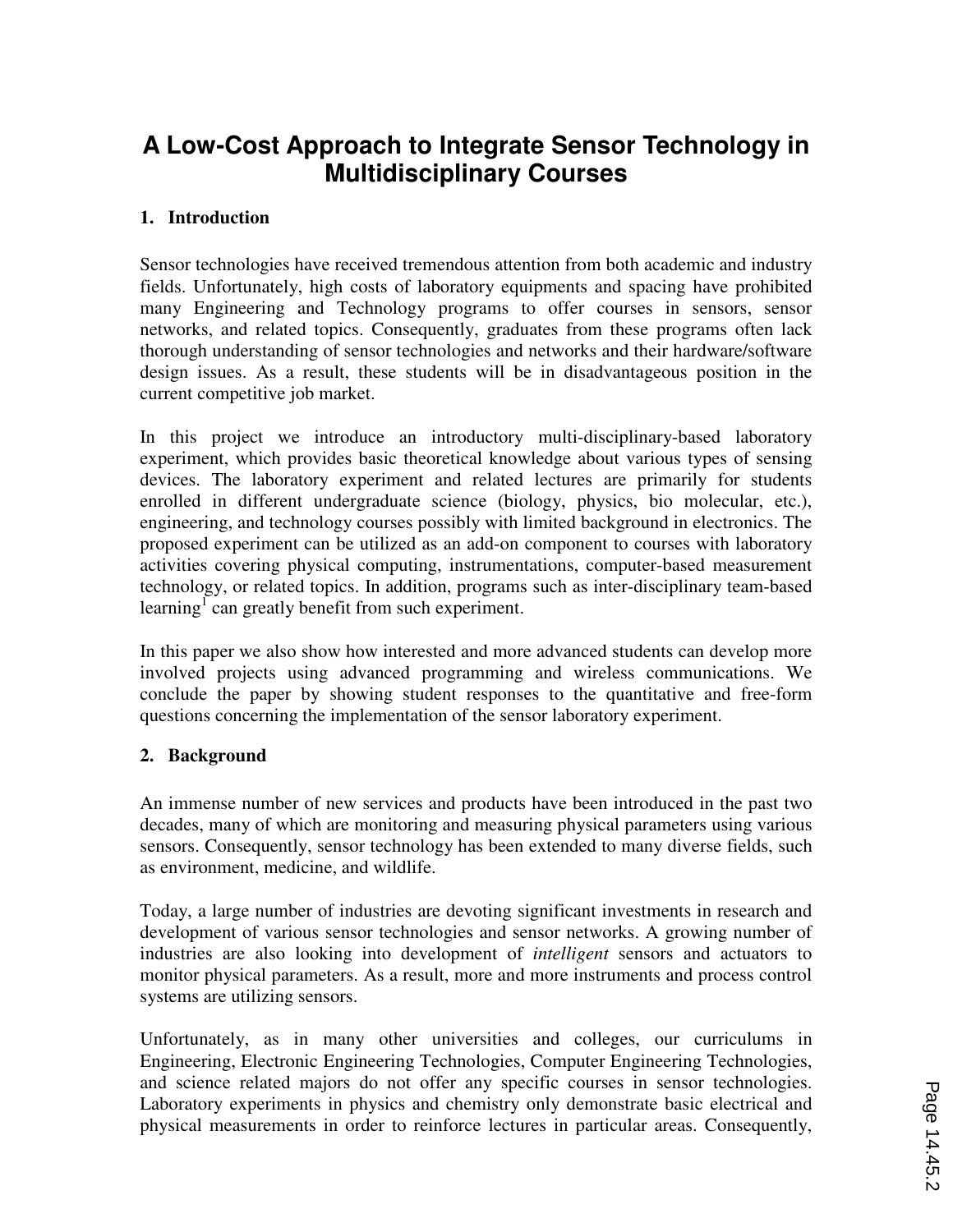many of our undergraduate students have very little experience with sensor and actuator technologies and networks.

This paper reports an experimental approach to introduce sensor technology to second and third year college students taking core science courses, such as physics, chemistry, or first year electronics. The key advantage of the proposed sensor experiment is that it requires minimum space, low-cost hardware equipment, and minimum programming knowledge. In the proposed framework, students learn about basic concepts of data acquisition (DAQ) systems, graphical-based programming (such as LabVIEW), and various sensing devices to monitor temperature, tilt, direction, and vibration. This framework is designed such that students can readily modify the original setup and create their own innovative lab environments and virtual instrumentations. Hence, students can design their own filters, signal processing algorithms, and signal coupling mechanisms to accurately analyze the inputs. Similar setups can cost as high as  $$1000<sup>1</sup>$ .

## **3. Classroom Experiment**

Integration of laboratory experiments with class lectures can be an effective approach in teaching basic concepts in sensor technology. In designing the introductory materials to sensor technology, we focused on four objectives:

- a) Demonstrating how basic knowledge of electronics can practically benefit students even in non-engineering fields;
- b) Providing students with necessary software and hardware tools such that they can continue their design project beyond laboratory time limits;
- c) Encouraging students from different disciplines to interact and collaborate towards an innovative design project;
- d) Promoting student creativity by asking students to utilize their knowledge and talents in solving a real-world problem.

In order to successfully achieve the above objectives, we implemented the following methodology. First, we introduce students with the basic concepts in sensor technologies. Then, through demonstration and hands-on experiments, students become familiar with available hardware and software tools and their functionalities. Finally, students are asked to implement a design project using the provided tools.

Table 1 lists the details of each class lecture as scheduled. Note that we introduced the experiment in the middle of the semester, around the  $6<sup>th</sup>$  week. As noted in the table, the first and second introductory lectures include a brief introduction to data acquisition systems and description of basic sensor technologies. In particular, we discuss the underlying technologies in designing accelerometers and temperature sensors. Practical topics, such as analog-to-digital converters, sampling rate, and acquisition time were also briefly covered in these lectures.

The third and forth lectures focused on introducing LabVIEW<sup>5</sup> and its applications. We covered basic features of LabVIEW programming and demonstrated a few basic programming examples. The lecture was followed by a separate laboratory time for hands-on practice with LabVIEW and interfacing it to the DAQ.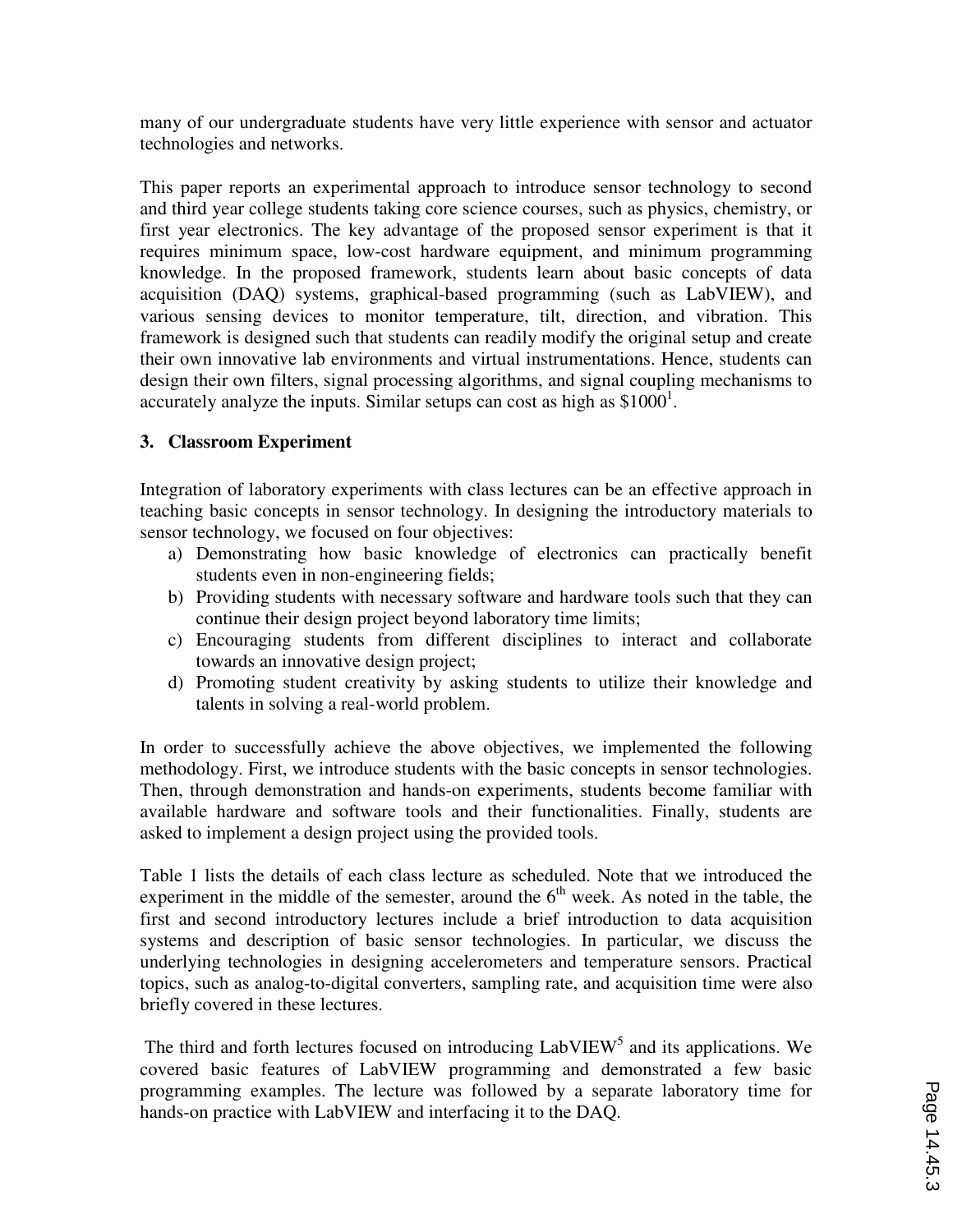In the final lecture, we introduced our own in-house designed head-tracking system, a DAQ-based system connected to an accelerometer and a temperature sensor and monitored via LabVIEW. Then, students were asked to setup the experiment as shown in the lab handout and record their results and evaluate the accuracy of the system.

| Week | Lecture                                    | Duration <sup>(*)</sup> | Lecture coverage                                                                             |  |  |
|------|--------------------------------------------|-------------------------|----------------------------------------------------------------------------------------------|--|--|
| 6    |                                            | 1:30                    | Basic electronic review (depending on students' backgrounds)<br>$\qquad \qquad \blacksquare$ |  |  |
|      |                                            |                         | Introduction to sensor technologies<br>$\overline{\phantom{a}}$                              |  |  |
| 6    | $\mathfrak{D}$                             | 1:30                    | Examples of sensors and actuators<br>$\overline{a}$                                          |  |  |
|      |                                            |                         | Introduction to accelerometers and temperature sensors<br>٠                                  |  |  |
|      |                                            |                         | Introduction to analog-digital converters<br>٠                                               |  |  |
|      | 3                                          | 1:30                    | Introduction to DAQ systems<br>÷                                                             |  |  |
|      |                                            |                         | Measurement constrains in DAQ systems                                                        |  |  |
|      |                                            |                         | Introduction to LabVIEW                                                                      |  |  |
| 7    | 4                                          | 2:30                    | Demonstrating LabVIEW examples                                                               |  |  |
|      |                                            |                         | Head tracking experiment                                                                     |  |  |
| 8    |                                            |                         | Creating groups<br>-                                                                         |  |  |
|      |                                            |                         | Posting design project proposal on the discussion group<br>$\overline{a}$                    |  |  |
| 12   |                                            |                         | Presenting the final working prototype<br>$\overline{\phantom{0}}$                           |  |  |
|      |                                            |                         | Submitting the formal project report<br>$\overline{\phantom{0}}$                             |  |  |
|      | $(*)$ Duration of each lecture (in hours). |                         |                                                                                              |  |  |

**Table 1. Lecture and laboratory materials for introducing the add-on sensor experiment in a 12-week multidisciplinary course<sup>1</sup> .** 

In week eight students were grouped such that each group contained students from different disciplines. In order to ensure various prospective are discussed in each group, we required each group to have at least one male and one female student. Each group was given the complete set of hardware and software tools. LabVIEW software could be obtained from national instrument site free of charge for 2 to 4 weeks. Interested students could also obtain LabVIEW student version for about \$75. Each group was given four weeks to complete the proposed design project and present a formal final report. A final report template was provided to each group.

Throughout the semester, we required all the students to post their progress, issues, and problems, on the class discussion group, powered by groups.yahoo.com. All groups were encouraged to create their own web page or Blog. In order to assist students, we setup a few informal half-an-hour extra sessions for students to discuss their problems and questions. In each session the instructor also addressed some of the issues posted on the discussion group.

## **3.1. Required Hardware and Software Tools**

In this section we briefly describe the hardware and software tools provided to each group.

**Data acquisition system**: There are many types of DAQs available in the market. We provided each group of students an NI USB-6008 DAQ manufactured by National Instruments. This device costs about \$110. NI USB-6008<sup>7</sup> has a USB interface and

 $\overline{a}$  $<sup>1</sup>$  All course materials including lab manuals and setups can be obtained from reference  $<sup>9</sup>$ .</sup></sup>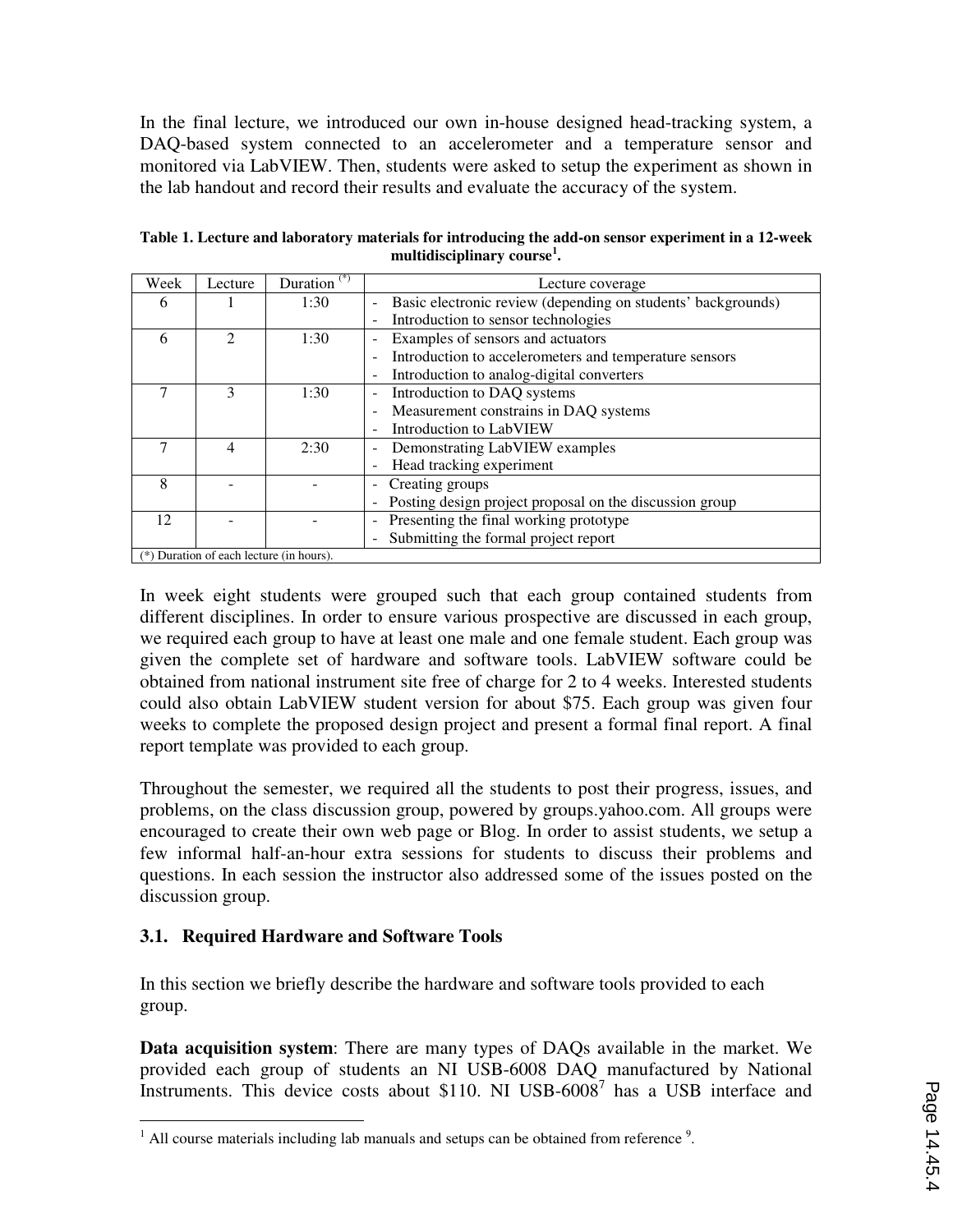provides connection to eight analog input (AI) channels, two analog output (AO) channels, 12 digital input/output (DIO) channels, and a 32-bit counter with a full-speed USB interface. The maximum input signal voltage is  $\pm 10$  Volts. The maximum out voltage is limited to ±5 Volts. No external power supplies are required for NI USB-6008. Another alternative DAQ system is LabJack U3 DAQ, which costs slightly less. A more advanced model of LabJack, U12 DAQ, is Internet enabled and the data can be transferred and monitored remotely.

**Accelerometer sensor**: In our experiment we used an ADXL 330 accelerometer. Sparkfun provides a convenient breakout board for the triple axis ADXL330 from Analog Devices<sup>3</sup>. ADXL 330 is a capacitive accelerometer that senses a change in electrical capacitance, with respect to acceleration. Capacitive accelerometer sensing element consists of two parallel plate capacitors acting in a differential mode<sup>6</sup>. These capacitors operate in a bridge circuit, along with two fixed capacitors, and alter the peak voltage when subjected to acceleration. The change in voltage corresponds to change in acceleration. The cost of the breakout board is about \$23.

**Temperature sensor**: In our experiment we used a single-wire high precision temperature sensor from Dallas Semiconductor (e.g., DS18S20). The cost of such devices is about \$8.00.

**LabVIEW soft**: Each group was given a CD with the following LabVIEW-based programs:

- a) Interfacing programs to access analog and digital channels on NI USB-6008 and LabJack U3 DAQs. National instrument offers Measurement & Automation software (MAX), which can be used to communicate with the DAQ. However, we provided students with our own customized LabVIEW-based modules to communicate with NI USB-6008 system.
- b) A complete set of virtual instruments to convert the DAQ into a digital multimeter, signal generator, oscilloscope, and power supply source. Using these programs interested students could readily convert their DAQ into various electronic measurement devices.
- c) The complete program set for controlling the head tracking system, which was performed in the lab. All related setup documents were also included.
- d) A complete set of lecture materials and final report template.

#### **3.2. Head Tracking Laboratory Experiment**

In order to integrate software and hardware tools together and demonstrate capabilities of the provided sensors (e.g., accelerometer and temperature sensors), we developed a simple laboratory experiment which was aimed to be potentially appealing to both female and male students. Our intention was to make the experiment as gender-neutral as possible. In the following paragraphs we briefly describe the experiment.

The purpose of the head tracking experiment was to monitor the head movement of the user, while measuring the external body temperature. In our setup the acceterometer sensor was placed on the user's chin or forehead. The outputs of the sensors were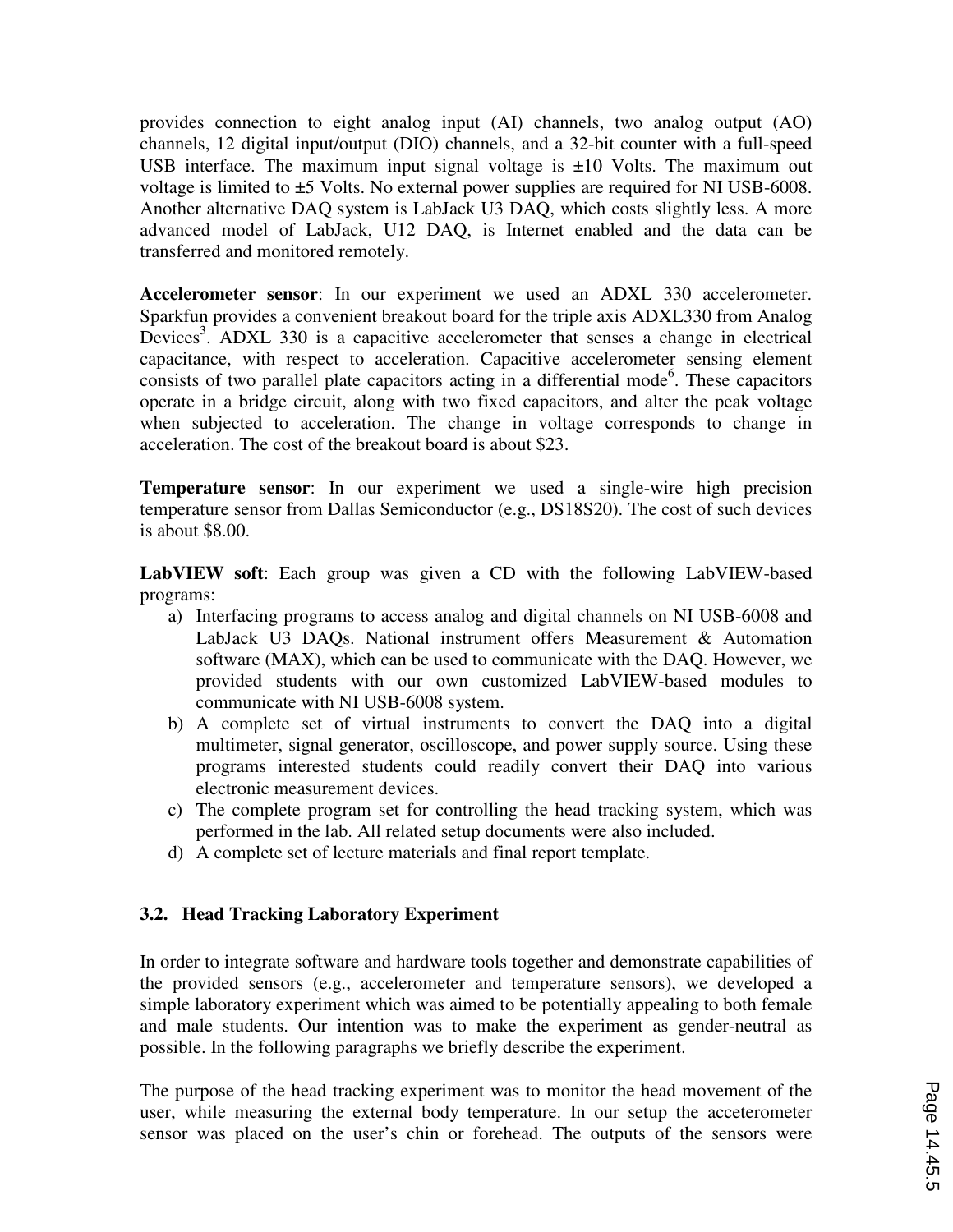acquired through the DAQ and processed using a simple signal processing program written in LabVIEW.

In this experiment students learn how the head rotation is converted into *tilt* measurement and displayed on the front panel of the virtual instrument on the PC. Students are encouraged to change various parameters in the front panel and observe the sensitivity of the system as the user moves his/her head. An alarm can be triggered if the user moves beyond the tolerable changes. The alarm can also be set off if the user makes sudden changes. Through this experiment we also demonstrated how such simple devices can be used to detect medical problems such as seizure.

The actual setup of the experimentation was very simple and only involved interfacing the DAQ to a PC and connecting four individual wires from the accelerometer and the temperature sensor to the DAQ. The setup is show in Figure 1.



**Figure 1: Setup for the head tracking experiment.** 

Figure 2 shows different monitoring parameters on the front panel. The directional indicators on the control panel identify the direction of the user's movement (e.g., right/left and up/down). Throughout the experiment, students were encouraged to change the reference head position and measure the relative movement with reference to the original head position. Tolerance values are used to activate the alarm if the movement is beyond the set thresholds in X and Y directions.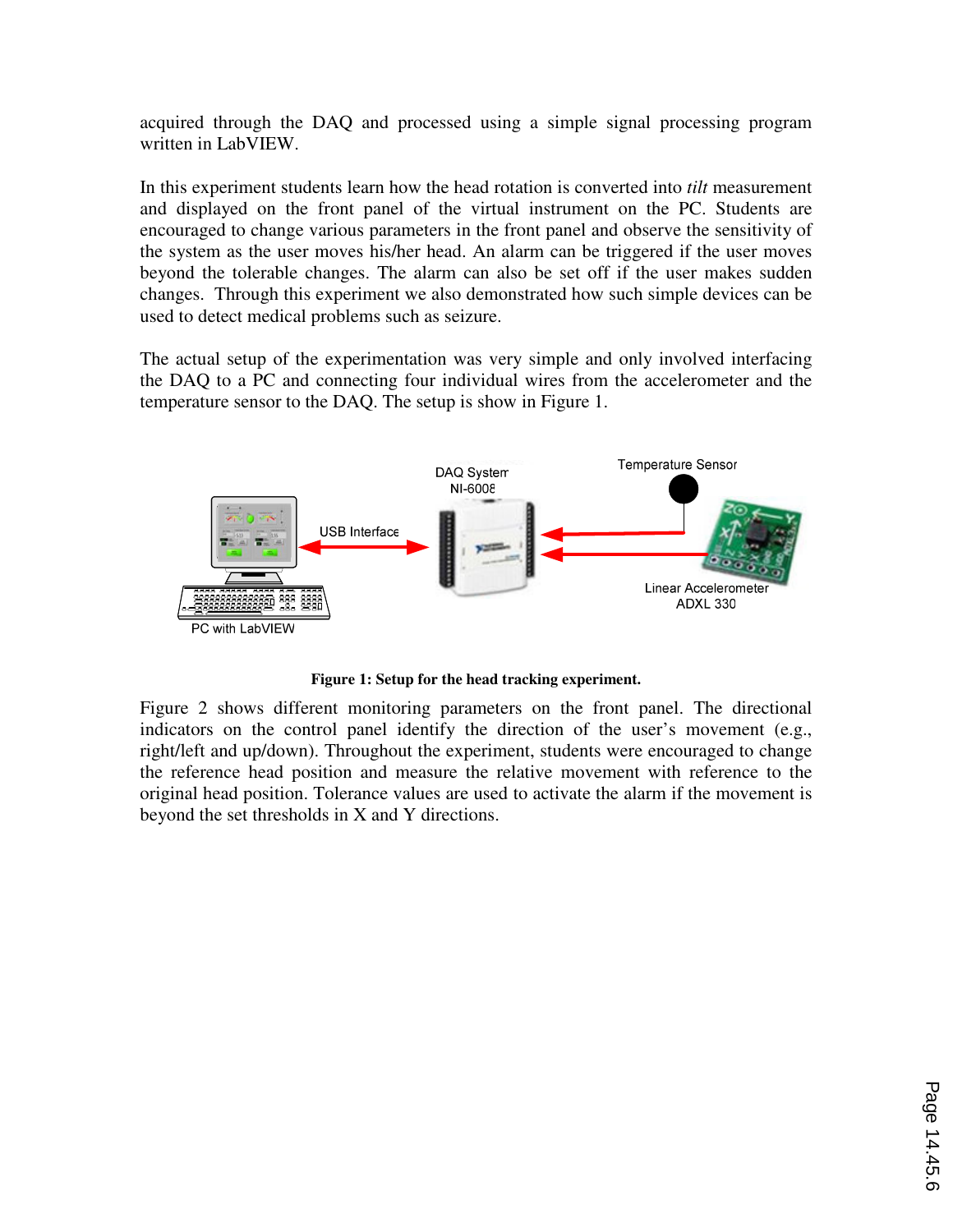

**Figure 2: LabVIEW front panel used in the head tracking experiment.** 

## **3.3. Student Project Examples**

Majority of our students did not have any problem finding a project idea and most students were highly motivated to find an interesting and useful topic. Examples of projects designed by our students are as follow:

- Comparing engine vibration in different automobiles;
- Evaluating the suspension systems in different automobiles;
- Monitoring a baby's movement while sleeping;
- Capturing the disposition of a punching bag upon impact;
- Measuring acceleration of a sliding box:
- Monitoring walking patterns;
- Measuring vibration in different cell phone models.

# **3.4. Extended Laboratory Experiments**

Interested and more advanced students were encouraged to use wireless modules (e.g., Xbee) to transfer the data to the PC. These students were provided a series of LabVIEW interface programs, which can be readily interfaced with XBee<sup>8</sup>. Student handouts also provided a clear setup description for interfacing the sensing devices to the wireless transmitter.

Figure 3 indicates a basic setup used for interfacing the sensors to the PC using an Xbee wireless transmitter and receiver. In this case, the outputs of the sensors are directed to the 10-bit analog-to-digital converter (DAQ) unit on the XBee transmitter module. The corresponding digital data is sent to the OEM RF module providing wireless data communication over ZigBee/802.15.4 protocol<sup>4</sup>. The receiver Xbee is connected to the PC via a USB cable.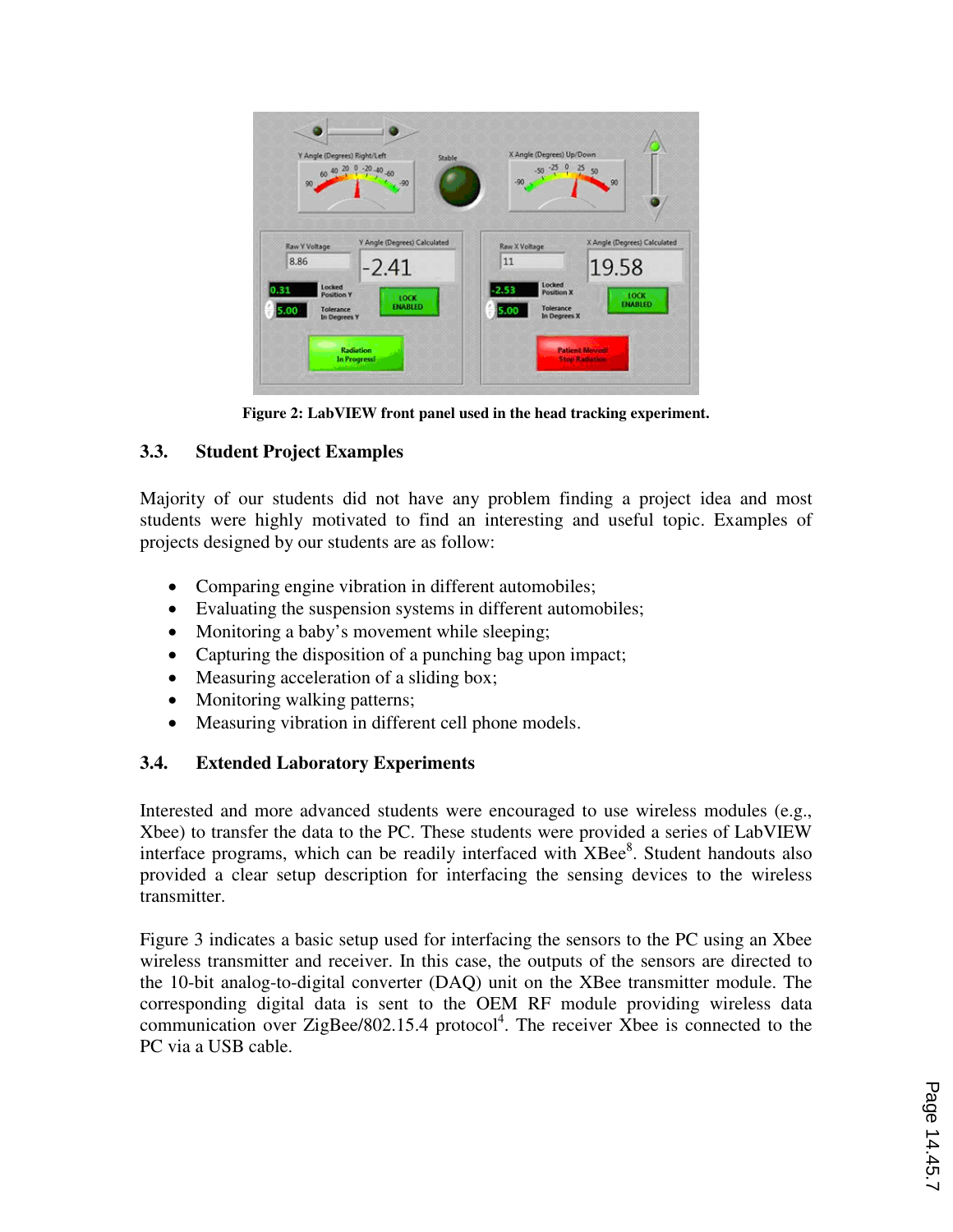

**Figure 3: Interfacing with the sensing devices using wireless Xbee.** 

Figure 4 depicts the basic wiring used to interface the accelerometer to the Xbee transmitted. Due to portability of the wireless sensors, students using the wireless approach typically were able to design more interesting projects.



**Figure 4: Basic wiring used to interface the accelerometer with Xbee; extracted from the lab manual.** 

Another interesting extension to the experiment can be integrating LabView Datalogging and Supervisory Control (DSC) Module. The DSC module incorporates networking, data basing (SQL 92 and ODBC 2.5 compliant), and data logging within the LabView program. Using the DSC module, students can map each hardware device into variable, and hence, obtaining more flexibility doing less programming. For example, the DSC module can perform all of the logic for activating the alarm module. Furthermore, students could use DSC module to record the data over time and examine trends in the head movements in each individual. The DSC module includes over  $4,000$  graphics<sup>10</sup> that can be used to create more professional virtual instrument front panels.

#### **4. Experiment Outcomes**

Our main motivation in developing this experiment was providing an introductory section on sensor technology that can be added to intermediate courses across different programs, including Computer Science (CS), Electronic Engineering (EE), Computer Engineering Technology (CET), Mechanical Engineering (ME), and various Sciences majors.

#### **4.1. Assessment Results**

The sensor experiment was integrated in both sections of second year physics and one section of first year electronics. All students enrolled in these sections had at least one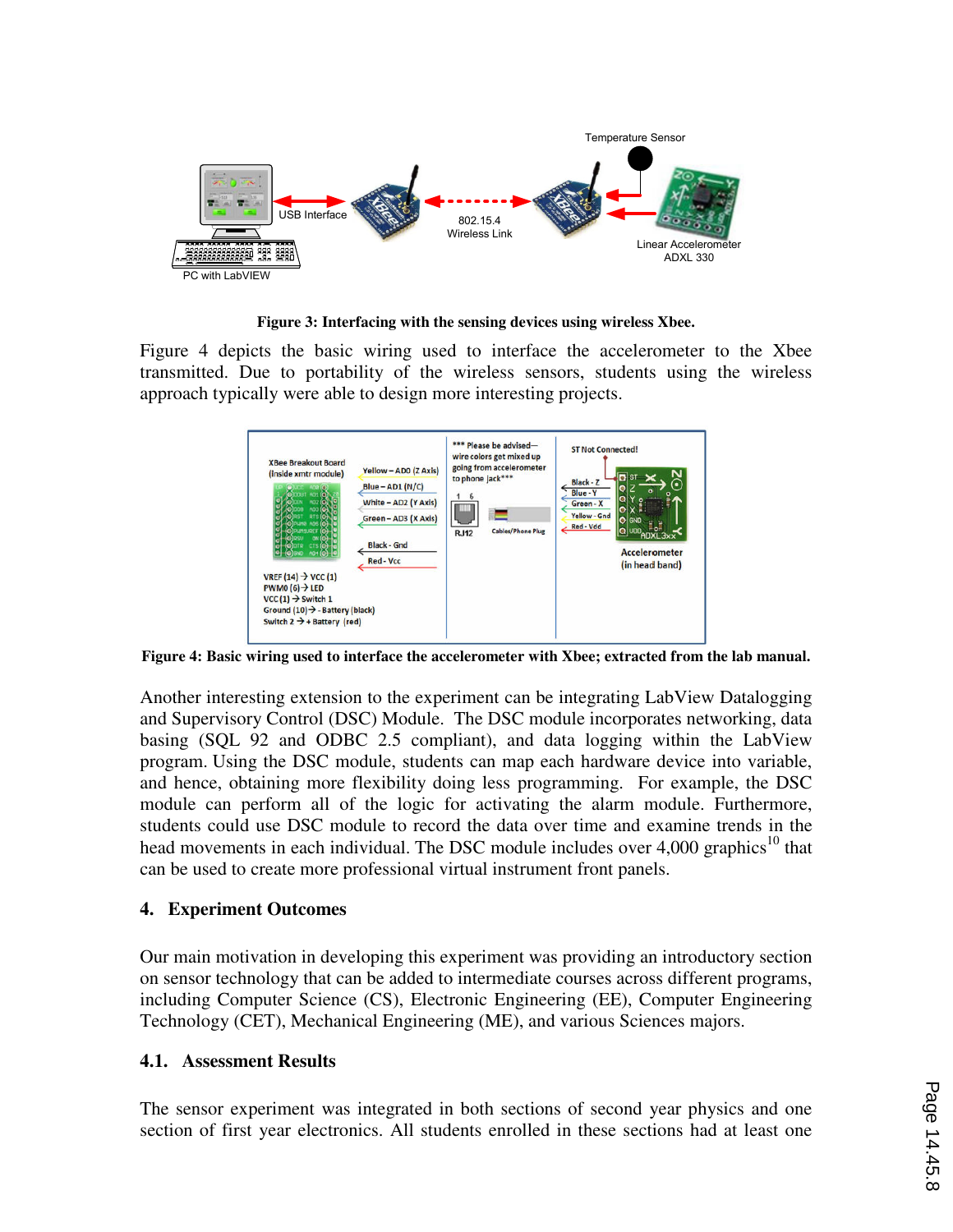semester of programming. These courses typically cover the basic electronics in the first six weeks. In second half of the semester, we included the related lectures for two consecutive weeks, as shown in Table 1. Most materials were covered during lab times in order to avoid interfering with the main class lectures. At the end of the semester, the students were asked to complete a mandatory short survey for the course and give their feedback on the sensor laboratory materials and project. The survey was primarily based on quantitative questions with the last question asking for student comments and suggestions. The combined demographics of the three sections were as follow: 20% CS, 50% Biology, 22% EE, and 8% Physics. The responses to some of the quantitative questions concerning the sensor laboratory experiment are shown in Table 2.

| 1- The sensor experiment was                                                                              |             |          |                   |  |  |  |  |
|-----------------------------------------------------------------------------------------------------------|-------------|----------|-------------------|--|--|--|--|
| Easy                                                                                                      | Ok          | Complex  |                   |  |  |  |  |
| $20\%$                                                                                                    | 70%         | $10\%$   |                   |  |  |  |  |
| 2- The sensor project made me enhance my understanding of sensor technologies and electronics             |             |          |                   |  |  |  |  |
| <b>Strongly Agree</b>                                                                                     | Agree       | Disagree | Strongly disagree |  |  |  |  |
| 35%                                                                                                       | 55%         | 10%      | $0\%$             |  |  |  |  |
| 3- The time dedicated to complete the sensor project was                                                  |             |          |                   |  |  |  |  |
| Too short                                                                                                 | About right | Long     | Too Long          |  |  |  |  |
| $0\%$                                                                                                     | 55%         | 40%      | 5%                |  |  |  |  |
| 4- The sensor project should be continued in the future                                                   |             |          |                   |  |  |  |  |
| <b>Strongly Agree</b>                                                                                     | Agree       | Disagree | Strongly disagree |  |  |  |  |
| 19%                                                                                                       | 70%         | 9%       | 2%                |  |  |  |  |
| 5- Students should be given more time to complete the wireless portion                                    |             |          |                   |  |  |  |  |
| <b>Strongly Agree</b>                                                                                     | Agree       | Disagree | Strongly disagree |  |  |  |  |
| 40%                                                                                                       | 40%         | 20%      | $0\%$             |  |  |  |  |
| 6- I will probably take other classes covering sensor technologies                                        |             |          |                   |  |  |  |  |
| <b>Strongly Agree</b>                                                                                     | Agree       | Disagree | Strongly disagree |  |  |  |  |
| $10\%$                                                                                                    | 40%         | 30%      | 20%               |  |  |  |  |
| 7- I feel this class helped me to better understand some laboratory aspects of my major classes           |             |          |                   |  |  |  |  |
| <b>Strongly Agree</b>                                                                                     | Agree       | Disagree | Strongly disagree |  |  |  |  |
| 30%                                                                                                       | 40%         | 20%      | $10\%$            |  |  |  |  |
| 8- It was fun to collaborate with students majoring in different fields                                   |             |          |                   |  |  |  |  |
| <b>Strongly Agree</b>                                                                                     | Agree       | Disagree | Strongly disagree |  |  |  |  |
| 30%                                                                                                       | 50%         | 15%      | 5%                |  |  |  |  |
| 9- Students were give sufficient instructions on using the hardware and software tools and lab equipments |             |          |                   |  |  |  |  |
| were sufficient                                                                                           |             |          |                   |  |  |  |  |
| <b>Strongly Agree</b>                                                                                     | Agree       | Disagree | Strongly disagree |  |  |  |  |
| 5%                                                                                                        | 25%         | 50%      | 20%               |  |  |  |  |

**Table 2. Student responses to the laboratory experiment.** 

In their comments, many students indicated that, in spite the fact that they felt the project was very educational, more time must be given to complete the assignment. Some students believed that instructions listed in the lab handouts were not very clear. In fact, throughout the experiment, the students were very active in providing corrections and their feedbacks greatly assisted us in updating lab handouts.

In regards to lab equipments, most students expressed that they were given proper tools. However, they also expressed that more assistance should be provided during the semester, in particular with regards to LabVIEW programming. In general, most students